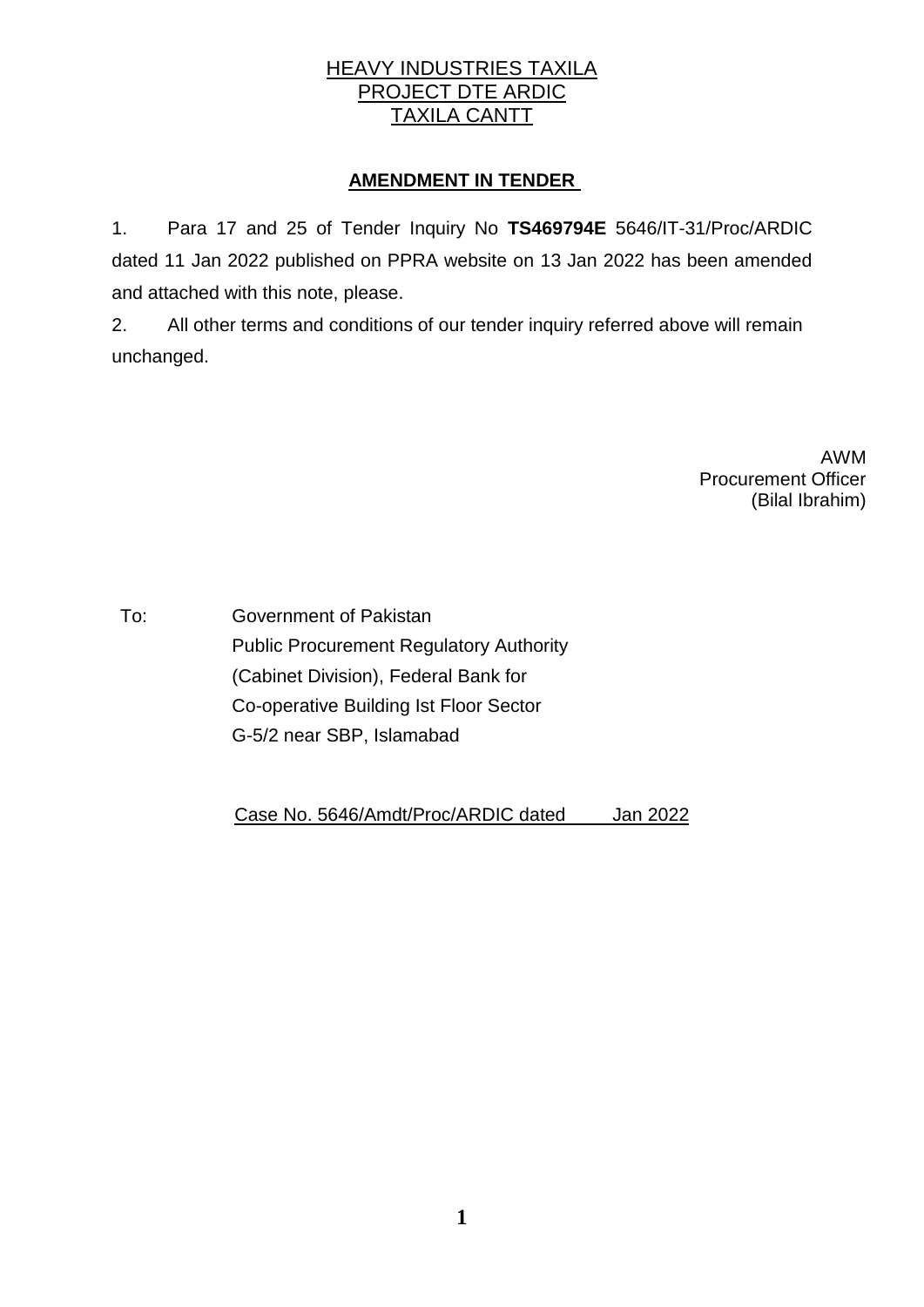

## **Heavy Industries Taxila**

Request for Proposal (RFP)

For

Rubberization of special steel track FOR Basis

## **Subject: Tender Inquiry for Shoe Body Re- Rubberization**

# **Tender Inquiry No. 5646/IT- 31/Proc/ARDIC dated 11 Jan 2022 Opening date 02 Feb 2022 Opening Time 1100 Hours**

- 1. Forward your bids on or before **02 Feb 2022 but not later than closing time 1030 hours**. The tender will be opened at 1100 hours on the same date.
- 2. **All Firms participating in the tender will deposit 5% bid security of total quoted value in the shape of CDR / bank guarantee addressing to MD ARDIC Heavy Industries Taxila. The bid security will be provided by the firms in commercial envelope and clear mentioning of the same in the technical quotation will be ensured by the firms, failing which the bid will stand rejected.**
- 3. **IT document can be downloaded from PPRA and HIT website.**

Tel:+92-51-9315589 AWM

Fax: 051-9315151 (Bilal Ibrahim)

Dated: Jan 2022

DAD (Proc)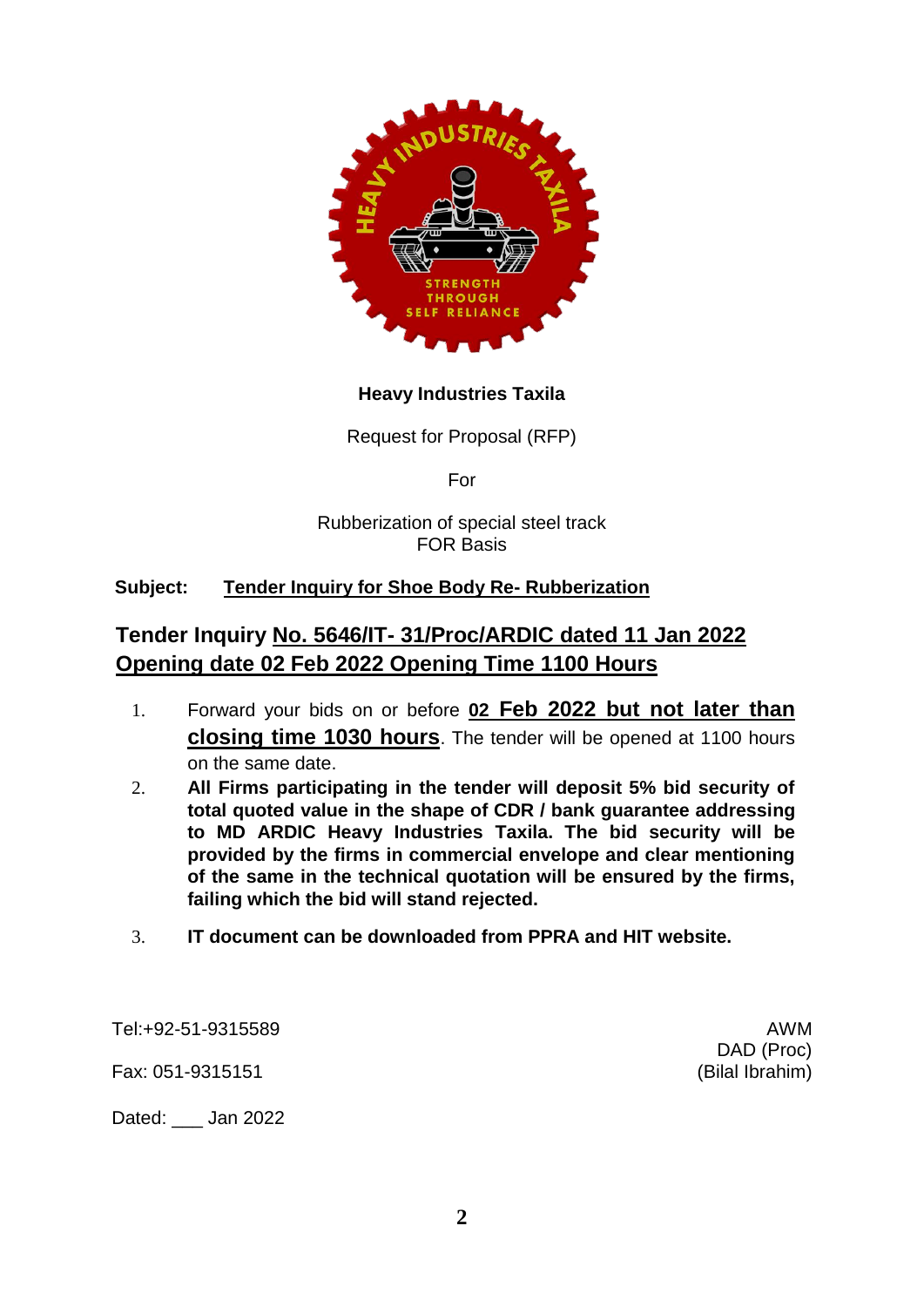#### **HEAVY INDUSTRIES TAXILA REQUEST FOR PROPOSAL (RFP) RUBBERIZATION OF SPECIAL STEEL TRACK**

### **Introduction & General Information**.

1. Heavy Industries Taxila (HIT) was established in the early seventies and grown into a gigantic industrial complex. HIT deals in manufacturing and up-gradation of Tracked Armoured Personnel Carrier, Wheeled Light Armoured Vehicles, Bullet Proof Cars, Bunkers and Bullet Proof Jackets.

## **Purpose**.

2. The purpose of this Request for Proposal (RFP) is to invite vendors to submit a proposal to HIT for rubberization of a special steel track for maximum durability in the widest range of operational conditions for low and high speed tracked vehicles. Development contract will be on no cost yes obligation. HIT would share the cost of running of tracked vehicle, provision of steel track for rubberization and man-hours to assemble/dissemble the tracks.

#### **Coverage & Participation**.

3. The intended coverage of this RFP, and any agreement resulting from this solicitation, shall be for the use of HIT along with national needs. HIT reserves the right to add and/or delete elements, or to change any element of the coverage and participation at any time without prior notification and without any liability or obligation of any kind or amount.

## **Vendor Understanding of the RFP**.

4. In responding to this RFP, the vendor accepts the responsibility fully to understand the RFP in its entirety, and in detail, including making any inquiries to HIT as necessary to gain such understanding. HIT reserves the right to disqualify any vendor who demonstrates less than such understanding. Further, HIT reserves the right to determine, at its sole discretion, whether the vendor has demonstrated such understanding. That right extends to cancellation of award if award has been made. Such disqualification and/or cancellation shall be at no fault, cost, or liability whatsoever to HIT.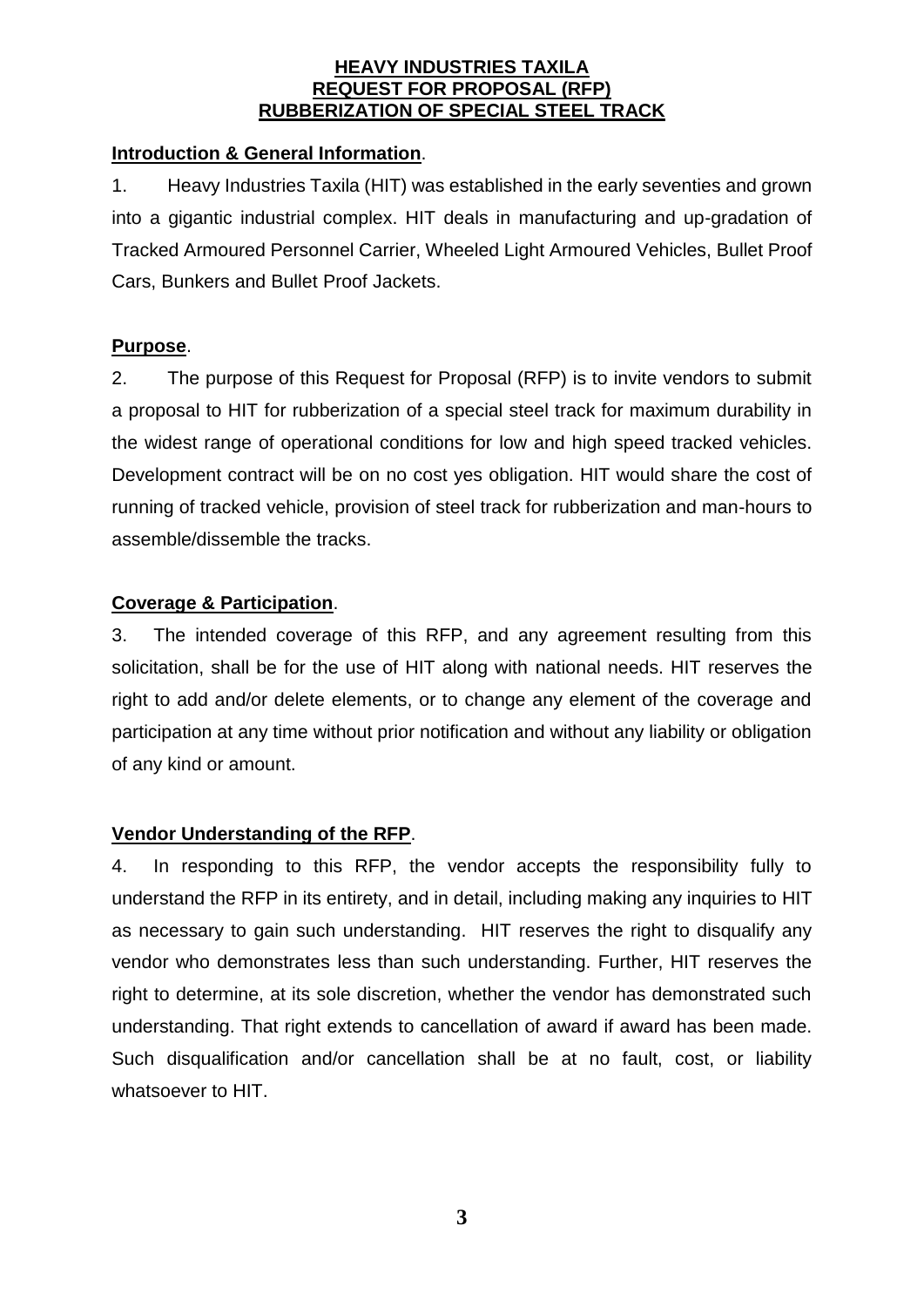### **Good Faith Statement**.

5. All information provided by HIT in this RFP is offered in good faith. Individual items are subject to change at any time. HIT makes no certification that any item is without error. HIT is not responsible or liable for any use of the information or for any claims asserted there from.

## **Errors and omissions in this RFP and enhancements**.

- a. Vendors shall bring to the notice of HIT any discrepancies, errors, or omissions that may exist withithis RFP. With respect to this RFP, vendors shall recommend to HIT any enhancements, which might be in HIT's best interest. These must be submitted in writing or through email and must be received prior to technical proposals submission.
- b. Inquiries about technical interpretations must be submitted in writing and be received prior to technical proposals submission. Any query received after the said date may not be entertained.
- c. Inquiries for clarifications/information that will not require addenda may be discussed verbally at any time during this process.
- d. The clarification and its replies will be shared with all prospective bidders.
- e. The authorized representatives for all correspondence queries/clarifications in relation to this RFP are:

#### **Primary Contact**

| Name:                  | AWM Muhammad Nadeem Azam       |
|------------------------|--------------------------------|
| Designation:           | <b>OIC Rubber Lab</b>          |
| <b>Postal Address:</b> | <b>ARDIC, HIT Taxila Cantt</b> |
| <b>Phone (Office):</b> | 051-9315333 (63025)            |
| Email:                 | dadt-ar@hit.gov.pk             |

#### **Secondary Contact**

| Name:                  |  |
|------------------------|--|
| Designation:           |  |
| <b>Postal Address:</b> |  |
| <b>Phone (Office):</b> |  |
| Email:                 |  |

SWM Syed Talat Shabbir Principal Research Officer (PRO) Headquarter ARDIC, HIT Taxila Cantt 051-9315333 (63041) [proar@hit.gov.pk](mailto:proar@hit.gov.pk)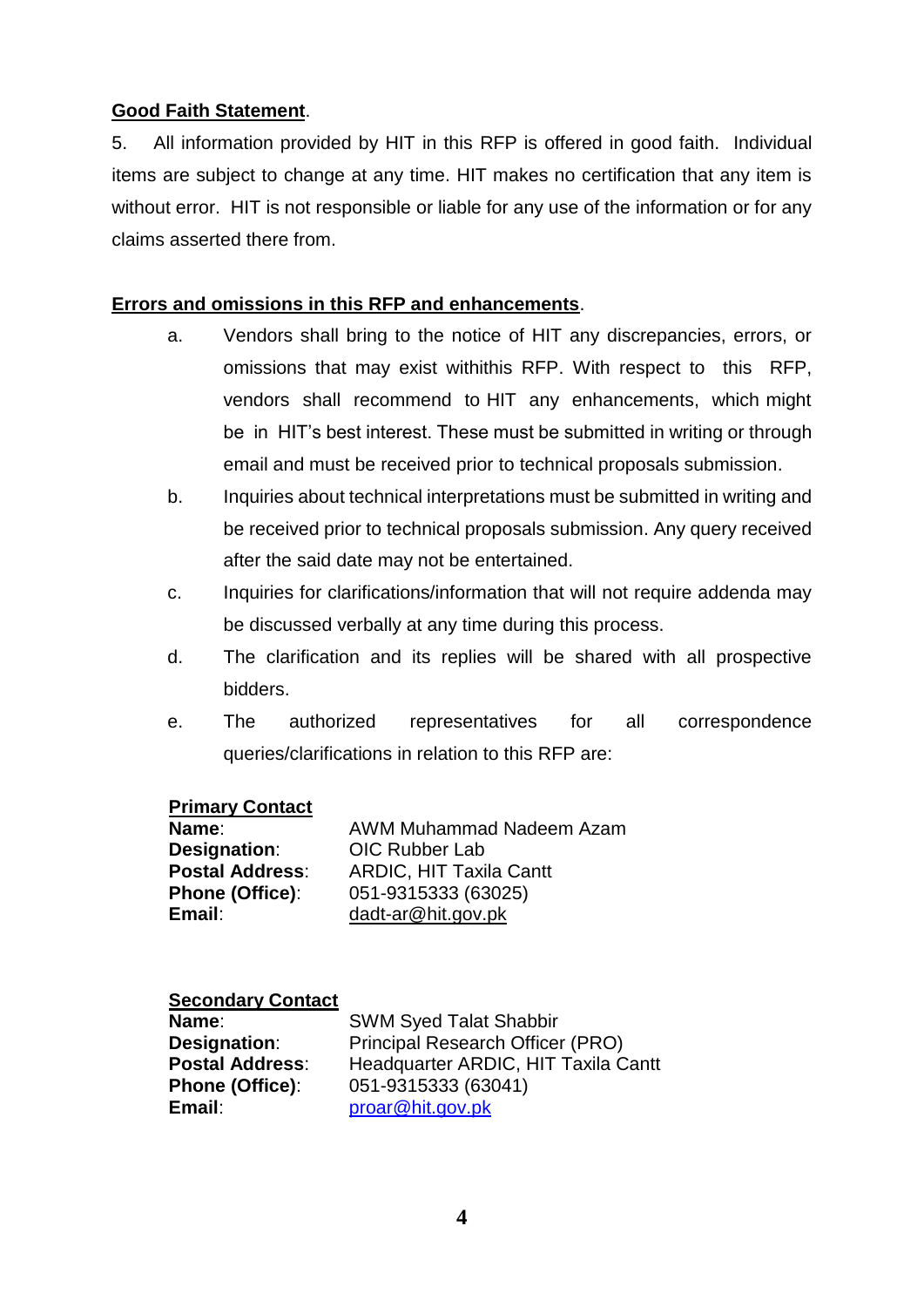## **Addenda**.

6. HIT will make a good-faith effort to provide a written response to each question or request for clarification that requires addenda.

### **Definitions**.

- 7. Some important definitions used in this document are listed below:
	- a. **Purchaser**: means the Heavy Industries Taxila (HIT) or any other person for the time being or from time to time duly appointed in writing by the Purchaser to act as Purchaser for the purposes of the Contract.
	- b. **Vendor/Firm / Company**: These terms are used interchangeably for the firms who have participated in expression of interest (EOI) activity.
	- c. "**Bidder / Tenderer**: means the interested Firm / Company / Supplier / Distributors that may provide or provides the subject related services to any of the public/private sector organization under the contract and have registered for the relevant business thereof.
	- d. **Authorized Representative**: means any representative appointed, from time to time, by the Purchaser or the Bidder/Contractor.
	- e. **Contractor**: means the Tenderer whose bid has been accepted and awarded Letter of Acceptance for a specific item followed by the signing of Contract.
	- f. **Contract**: means the agreement entered into between the Purchaser and the Contractor, as recorded in the Contract Form signed by the parties, including all Schedules and Attachments thereto and all documents incorporated by reference therein.
	- g. **Force majeure**: shall mean any event, act or other circumstances not being an event, act or circumstances under the control of the purchaser or of the Contractor. **Non-availability of materials / supplies or of import license or of export permit shall not constitute Force majeure**.

## **Special Steel Track**.

8. The vendor will survey / study the special streel track meant for complete rubberization and will consider all essential parameters prior to submitting the proposal for the subject purpose.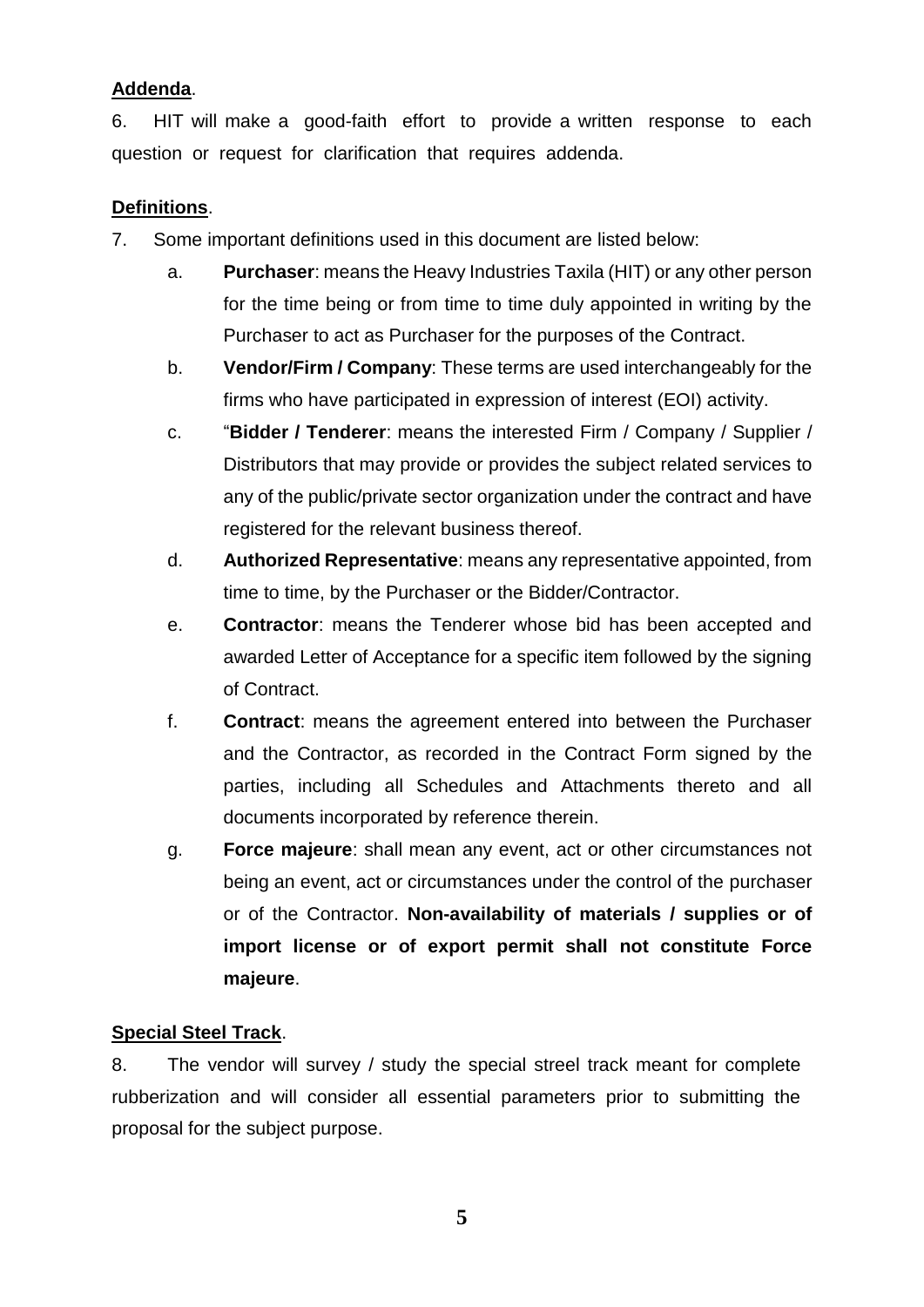## **Scope of Work**

#### 9. **Technical Data of streel track**

- a. Nomenclature Rubberization of Special Track Pad as it is or fixing of removable tr pads
- b. Track Type Dual Pin Track

| C. | Track Pad ground contact area for rubberization | – As per geniune     |
|----|-------------------------------------------------|----------------------|
| d. | Track Pad inner side area for rubberization     | $-145 \times 140$ mm |
| e. | Pin length for rubberization                    | $-198$ mm            |
|    |                                                 |                      |

- f. Pin dia 30 mm
- g. No of track pads for rubberization 310

## 10. **Performance Parameters of Track Pad**

- a. Supplier needs to rubberize steel track conforming MIL standard **MIL-DTL-11891G** having following desirable properties of track pad:
	- (1) High cutting and chipping-resistance
	- (2) High tear and tensile strength
	- (3) High cut growth resistance
	- (4) High-abrasion resistance
	- (5) Low hysteresis / high-resilience
	- (6) Thermo chemical stability / resistance to heat
	- (7) Resistance to oxygen and ozone
	- (8) Storage stability

11. **Track Pad adhesion type**. Rubberized Track pads should be molded from the highest quality rubber and rubber compound of track pad should be water and weather-resistant to enable track to perform in a wide range of battlefield environments.

12. **Installation**. It should be easy to install and remove for repairs and replacement. Track Pad dimensional size after rubberization should be within range as specified under: (Fig-1)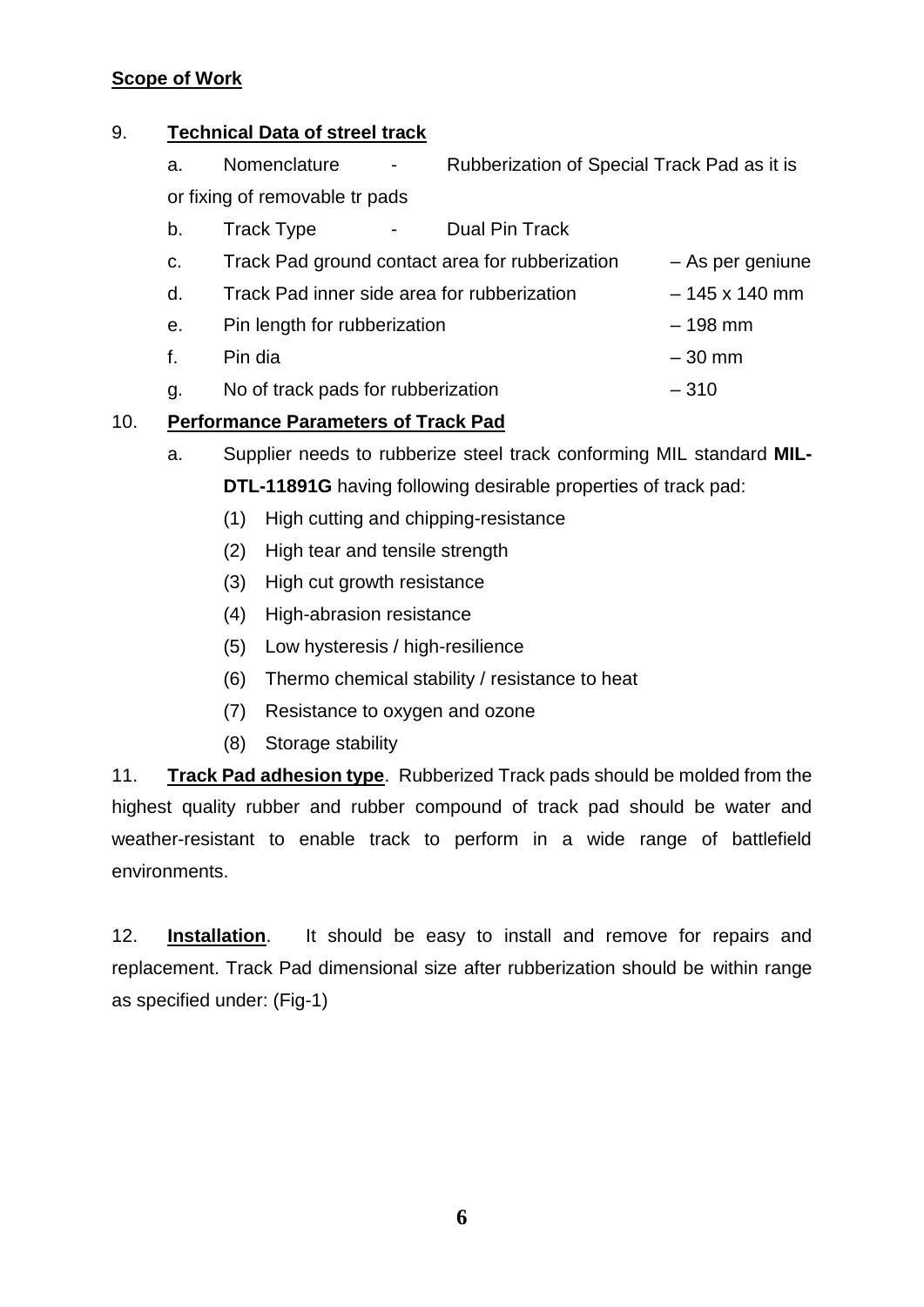

(Fig-1)

13. **Performance Standard**. Track pad should conform to Mil Specification **MIL-DTL-11891G** and allied test standard mentioned in the MIL-DTL-11891G:

# **Commercial Aspects**.

| <b>Quantities required.</b><br>14. |  | Min 320 units |
|------------------------------------|--|---------------|
|------------------------------------|--|---------------|

15. **Delivery schedule**. - Within next 3 months

16. **Annual expected turnover**. - Minimum 5000 units annually, which may enhance considerably.

17. **Development Cost**. Preference would be given to the bidder who develop and supply track pads for 320 units **on no cost yes obligation.**

- a. Firm(s) will submit commercial offer with "Estimated Itemized Cost (EIC)" of the item including following: -
	- (1) Material Cost.
	- (2) Manufacturing Cost (including tooling, labor, die, overhead charges etc).
	- (3) R&D Charges.
	- (4) Service Charges (including transportation, tests/trials, profit etc).
- b. After successful development and qualification of final product, the firm will submit the "Final Itemized Cost (FIC)" along with supporting documents / verification proofs for subsequent series / bulk procurement contract(s) of the same item(s). FIC will be mutually negotiated / finalized before conclusion of the development contract. Same will remain valid for one year. FIC will be finalized under following heads: -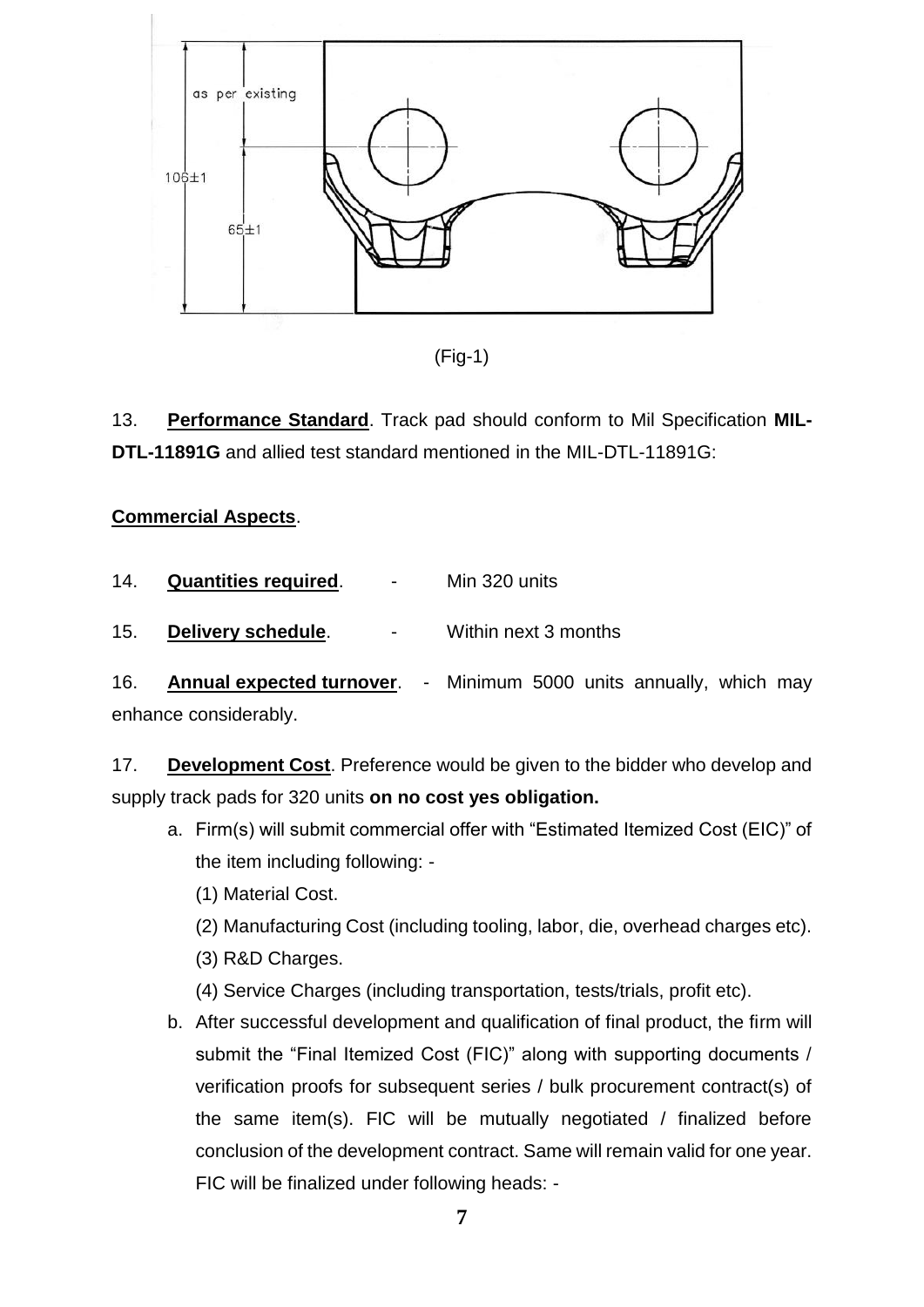# (1) **Material Cost**.

- (a) Imported material with details (specifications, source, cost).
- (b) Local material with details (specifications, source, cost).

# (2) **Manufacturing Cost**.

- (a) Tooling cost with details.
- (b) Labour cost with details of man-hours.
- (c) Die, jigs and fixture cost with details.
- (d) Overhead charges including cost of utilities etc.

# (3) **Service Charges (including transportation, in-house tests / trials, profit etc)**.

- (4) **R&D Charges**. This will be will be amortized in series / bulk procurement contracts, in case of No Cost No Obligation and No Cost Yes Obligation only. Same must be covered under following heads: -
	- (a) Material characterization.
	- (b) Modelling and simulation.
	- (c) Formulation of drawing and process sheets.
	- (d) Software development.
- c. FIC will remain negotiable for series / bulk procurement contract(s) after one year based on inflation rate and overall cost variations etc.

18. **Steel Track Samples**. Original Track Sample will be made available by HIT for further study.

19. **NDA**. Further details can be sought by supplier from ARDIC HIT and technical details can be exchanged after signing of NDA.

20. **Quality**. The quality and performance parameters specified in RFP must be strictly adhered.

# **Warranty/Guarantee and Maintenance Support**.

21. HIT considers Warranty Support and Maintenance Support as two different concepts explained below.

# **a. Warranty Support (for series production only)** .

- (1) The Contractor will provide warranty of Rubberized track pad for a period 1500 kms or 3 years which ever come first.
- (2) Warranty support period will start after successful installation on tracked vehicle.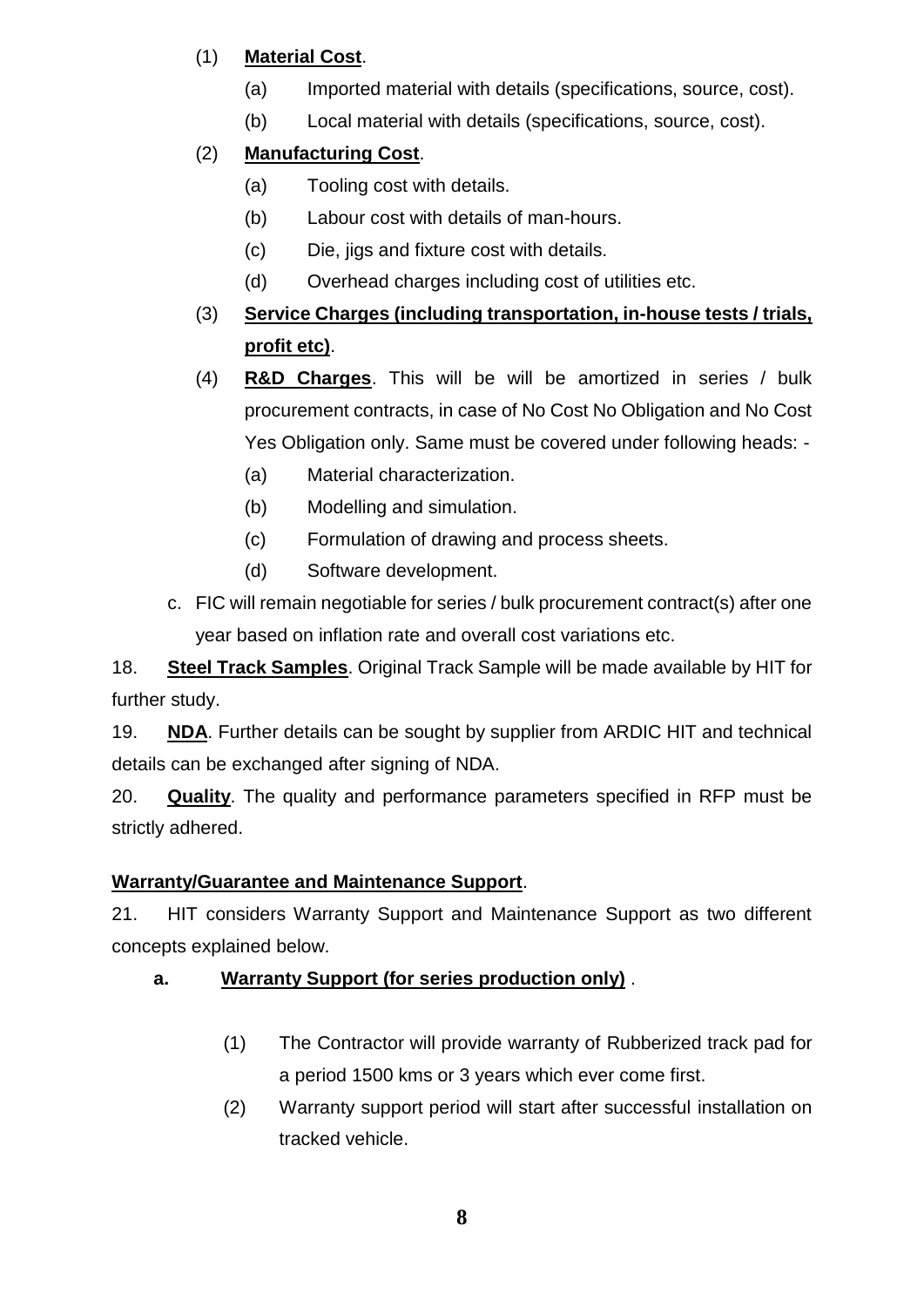(3) All warranty support services, are to be rendered free-of-cost to the Purchaser. The Contractor shall be responsible for all costs.

## b. **Maintenance Support**: **(for series production only )**

(1) Supplier will also be responsible for the provision of all the spares when orders are placed.

# **Evaluation Criteria**

## 22. **Pre-Qualification**:

- a. HIT will prefer to deal with single vendor. In case of multiple contractors, main / principal vendor will be responsible for ensuring compliance of RFP requirements. Supplier / bidder needs to provide details as per Annex A to C.
- b. Bidder must have prior experience in implementing similar solutions of rubberization of tracked vehicles components. (Annex - D)
- c. Firms should not be blacklisted or defaulted anywhere within or outside Pakistan. In this regard firm should provide "No Blacklisting / Defaulting Certificate" (affidavit on judicial stamp as per Annexure E, duly attested by Notary Public to be provided).
- d. Only registered suppliers /persons who are on Active Taxpayer list of FBR are eligible to participate in the bidding process.

23. **Bid Evaluation:** A technical committee will be formed to evaluate the technical offers. The entire process will be completely at the discretion of HIT and will be binding on the bidders. Its decision shall be final and no correspondence about the decision shall be entertained by HIT.

24. **QC testing** Track pads provided by supplier will be assembled and installed on a tracked vehicle and subject to field testing of 1500 km on HIT test range or any other terrain in user area. QC Testing will be carried out as per ATP.

**9**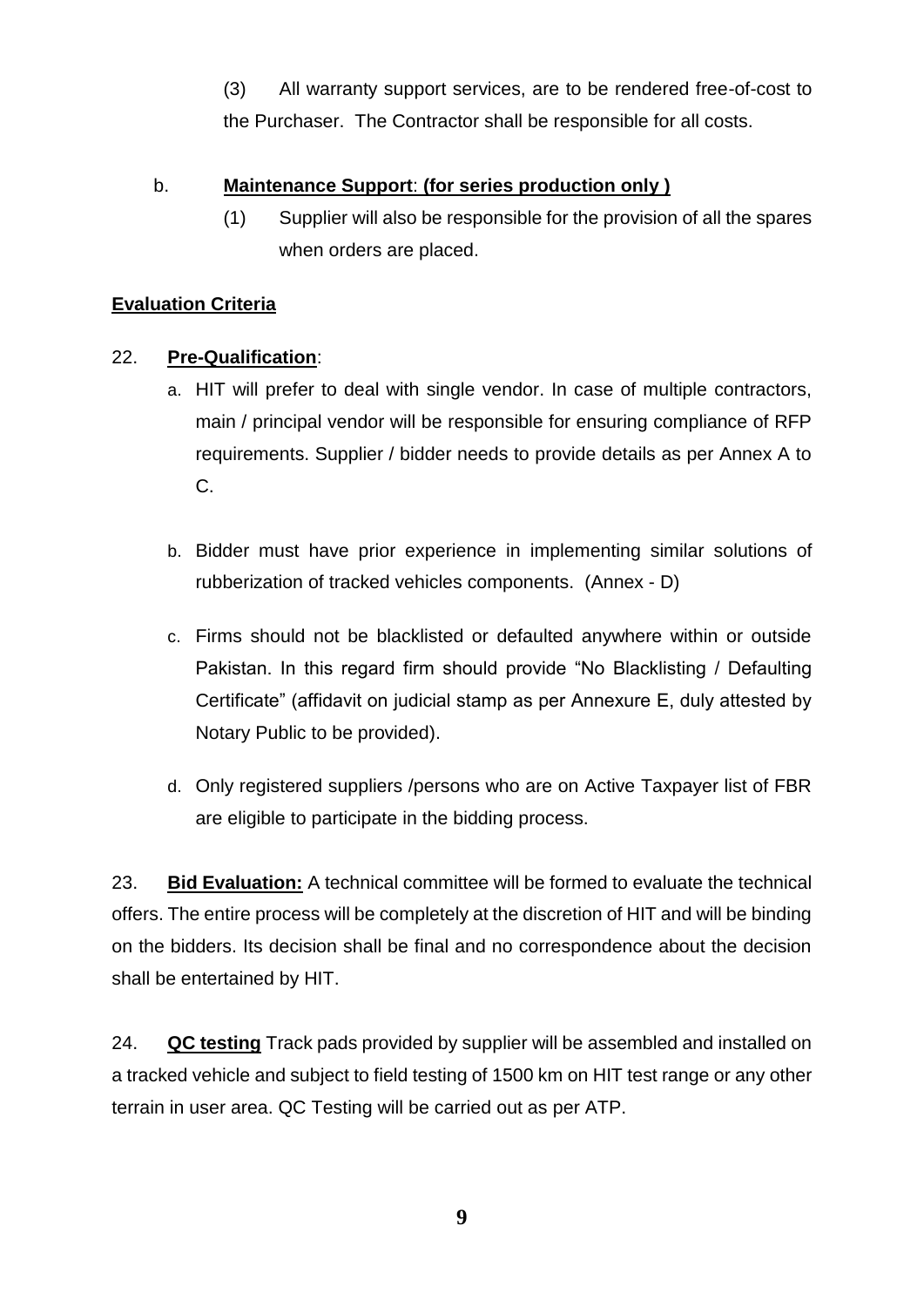25. **Special Conditions**. After successful conclusion of development contract including qualification of the prototype / 1st Article, following "Yes Obligations" for the qualified firms will be applicable for bulk supply / series procurement contract(s) after approval by HITB as under: -

- a. Award of "Sole Manufacture Right" for HIT or procurement "Proprietary" status for minimum 3 years, subject to timely development, contract execution performance, quality, cost rationalization and value additions (if any) of development / 1st contract.
- b. Extension of "Sole Manufacture Right" for HIT or procurement "Proprietary" status beyond 3 years subject to timely completion, contract execution performance, quality consistency, cost rationalization and value additions (if any) in previous contract(s).
- c. Where operationally, financially and technically possible / viable, HIT (developing or procurement agency) may provide estimated required quantities to qualified firm(s) for subsequent needs.
- d. Qualified firm will not be allowed to participate in any tender of similar items elsewhere (inland and abroad) without prior permission of HITB.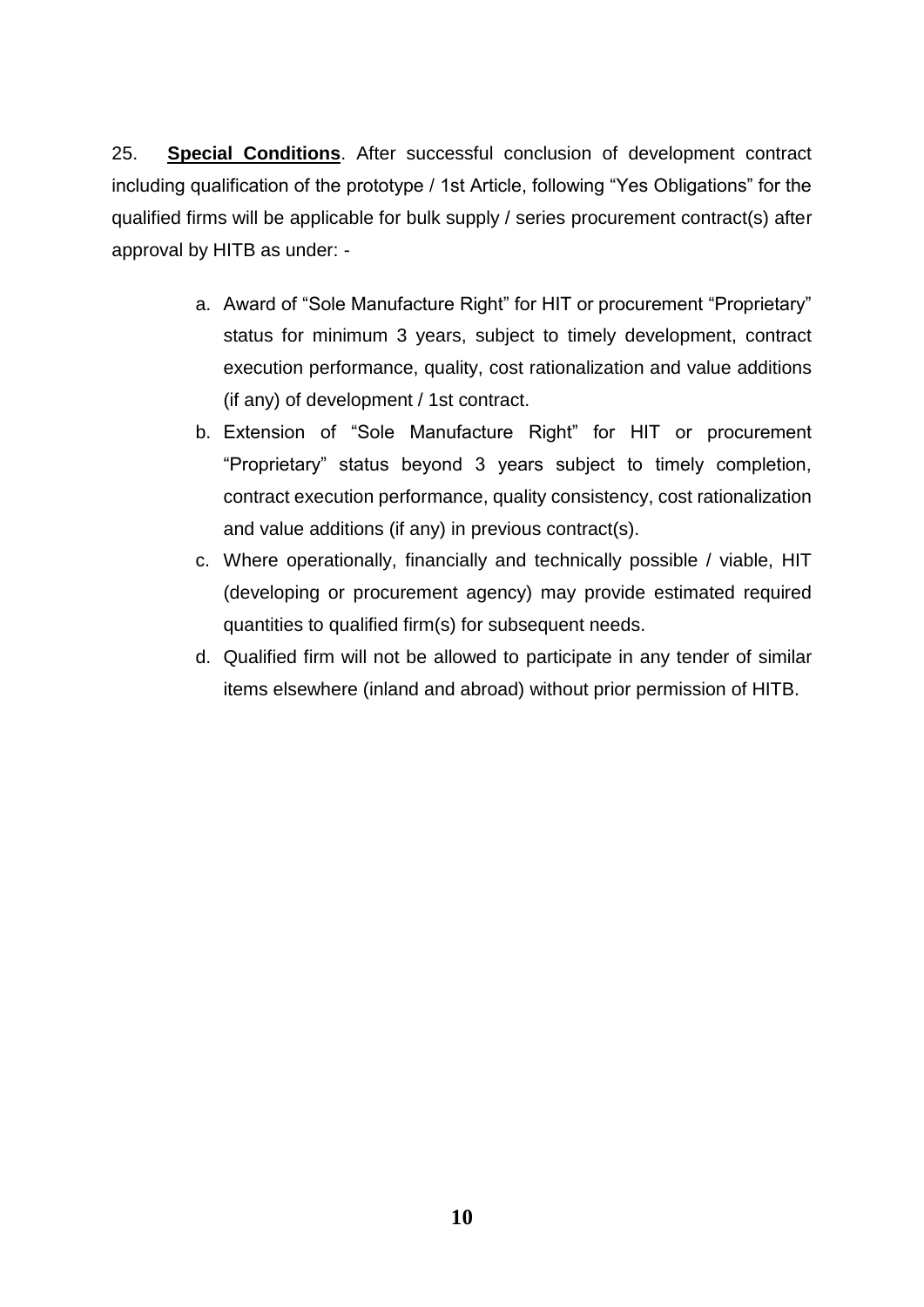# **Format for Covering Letter to be Printed on Company Letterhead**

| Reference No: |  |
|---------------|--|
| Date:         |  |

To: Heavy Industries Taxila (HIT) Taxila Cantt

# Subject: **Proposal Submission against "Request for Proposal dated 2012**

Dear Sir,

- a. Having examined your Request for Proposal dated **and Repart 10**, 2022 we, the undersigned, in conformity with the said document, offer to provide the said Services on terms of reference to be signed upon the award of contract for the sum indicated as per financial bid.
- b. We undertake, if our proposal is accepted, to provide the services comprised in the contract within time frame specified, starting from the date of receipt of notification of award from the Purchase Department / Office.
- c. We agree to abide by this proposal for the period of **120 days** from the date of bid opening and it shall remain binding upon us and may be accepted at any time before the expiration of that period.
- d. We agree to execute a contract in the form to be communicated by HIT, incorporating all agreements with such alterations or additions thereto as may be necessary to adapt such agreement to the circumstances of the standard.
- e. Unless and until a formal agreement is prepared and executed this proposal together with your written acceptance thereof shall constitute a binding contract agreement.
- f. We understand that you are not bound to accept a lowest or any bid you may receive, not to give any reason for rejection of any bid and that you will not defray any expenses incurred by us in biding.

Authorized Signatures with Official Seal

\_\_\_\_\_\_\_\_\_\_\_\_\_\_\_\_\_\_\_\_\_\_\_\_\_\_\_\_\_\_\_\_\_\_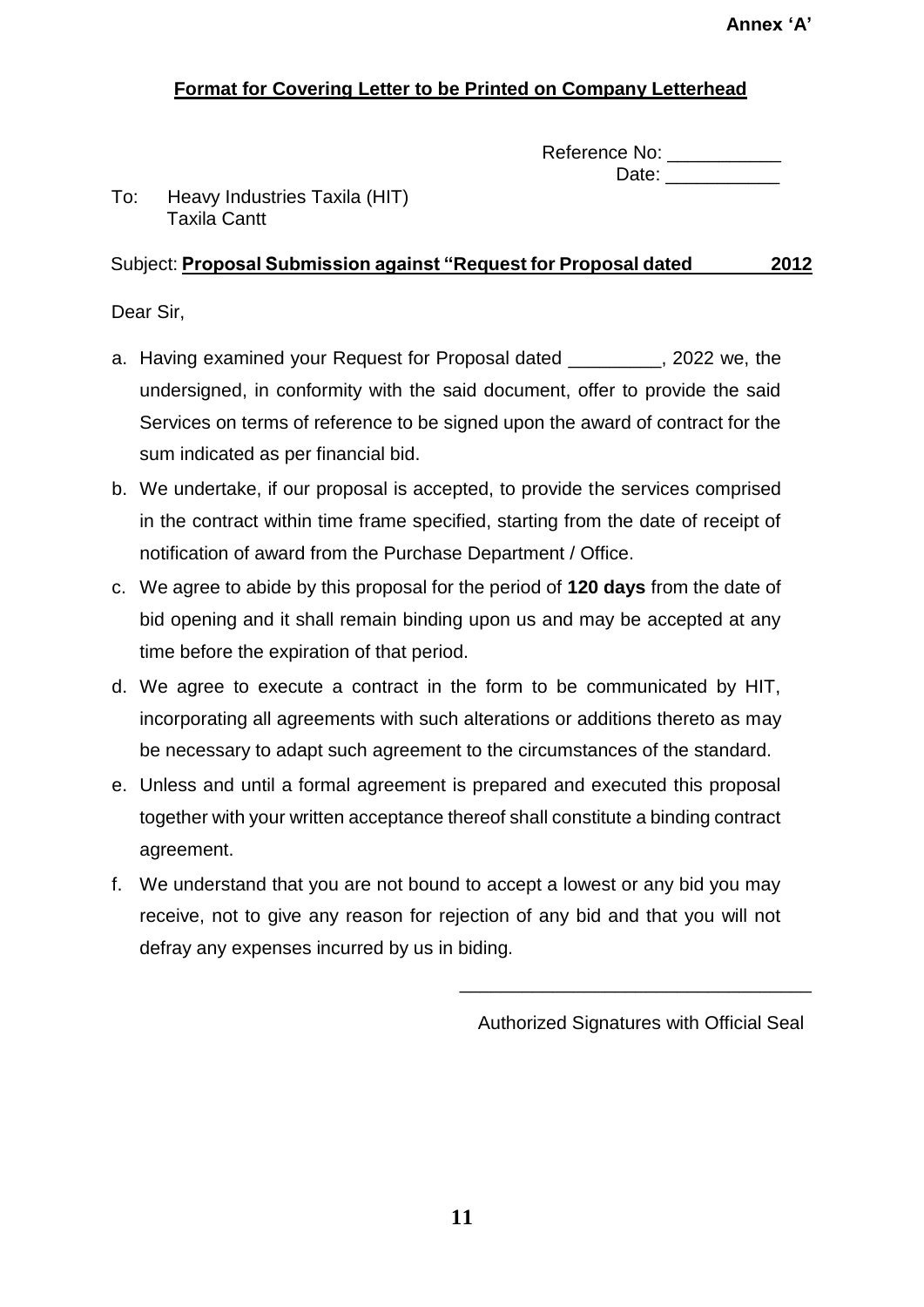#### **Undertaking**

It is certified that the information furnished herein and as per the document submitted is true and correct and nothing has been concealed or tampered with. We have gone through all the conditions of RFP and are liable to any punitive action for furnishing false information / documents.

Dated this \_\_\_\_\_ day of \_\_\_\_\_\_\_\_\_\_\_\_\_\_\_\_\_\_\_\_ 2022

**Signature** 

(Company Seal)

Duly authorized to sign bids for and on behalf of:

**Annex 'C'**

#### **The Bidder Company and its Authorized Representative**

Business Name:

Details of Registered Head Office

- Postal Address:
- Landline No:
- Fax No:
- Email:
- Website:

#### CEO/Owner

- Title & Name:
- Landline No:
- Mobile No:
- Fax No:
- Email:

#### Authorized Representative

- Title & Name:
- Designation:
- Landline No:
- Mobile No:
- Fax No:
- Email: